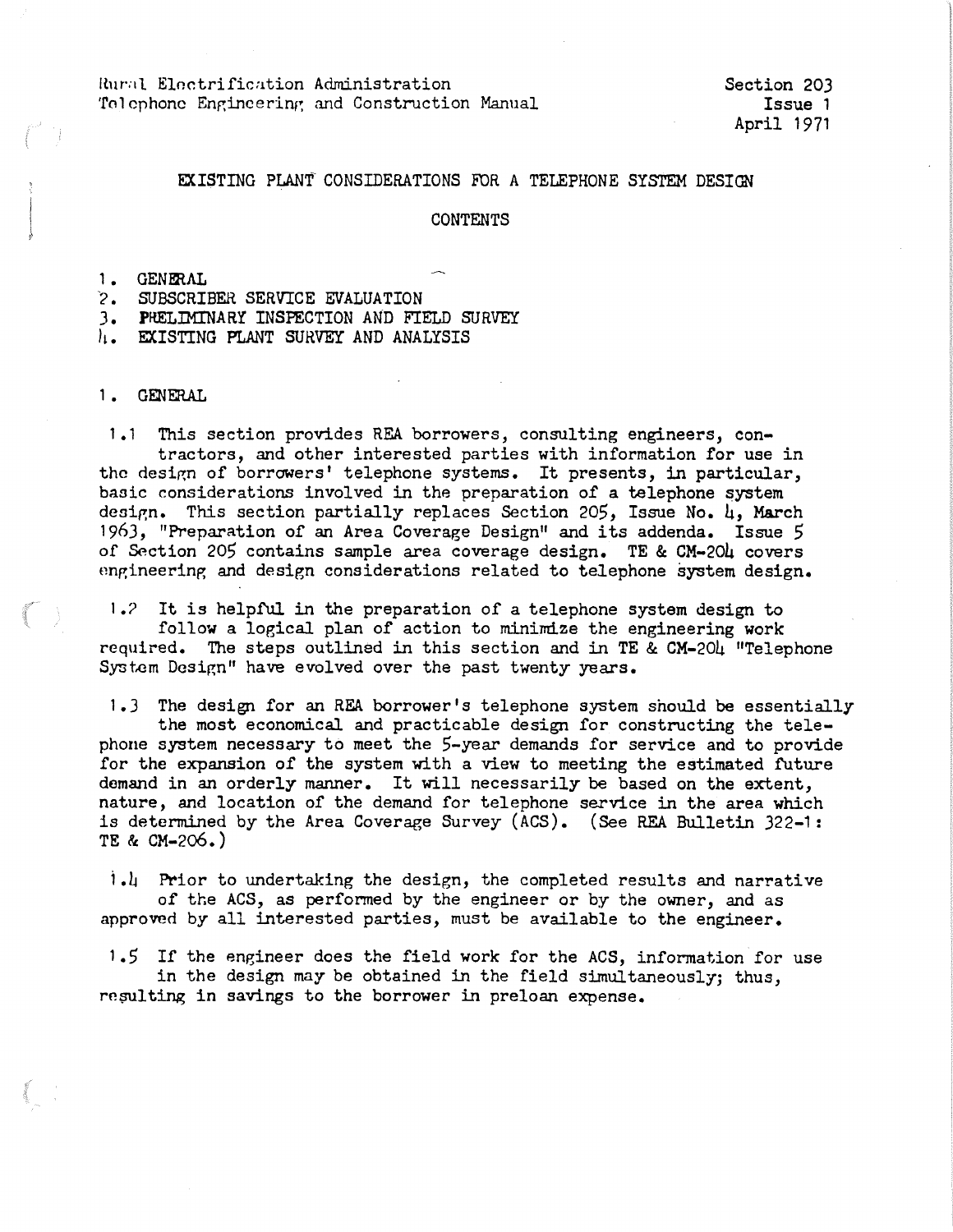1.6 Good system design can provide for the maximum of service desired<br>by the subscribers at the minimum annual expense. Poor design on the other hand can result in excessive costs and inability of the system to meet subscriber service and growth demands. The ACD is a major engineering and economic factor influencing the cost of service and the adequacy of service it can offer.

<sup>1</sup>.7 The cost estimate for construction of the system, which is provided as a part of the loan submission is a primary basis for a loan. The<br>analysis of the market for telephone service provided by the ACS is needed<br>for design purposes and also provides the principal information needed to<br>estim the loan. From these factors, it can be seen that much emphasis should be placed on the necessity for careful and prudent judgment on the part of the engineer in the preparation of the ACD to serve the market established by the ACS.

# ? • SUBSCRIBER SERVICE EVALUATION

2.1 The Area Coverage Survey is fundamental to the entire system design<br>and consequently to the loan itself. It is necessary to review the<br>subscriber information and other pertinent facts and determine that the<br>material is

?.? There has been considerable progress made in recent years in upgrading rural telephone service. REA recommends a standard service offering of one-party on an exchange basis wherever feasible. Where four-party<br>service is tentatively proposed in the ACS, alternate cost studies should<br>be included to show the cost differential between one and four-party service<br>a selection of service to be offered before the engineer completes the design.

2.3 During the period of preparation of the design the engineer should<br>be kept informed by the owner of significant changes involving potential<br>subscribers or subscriber arrangement so that the design and cost estimates<br>c

2. $l_1$  Two types of switching service are sometimes provided when the company providing the central office equipment does not provide the outside plant. Service Stations, as defined by REA, are those stations switched by the borrowers' central office equipment. "Switcher Stations, " as defined

- 2 -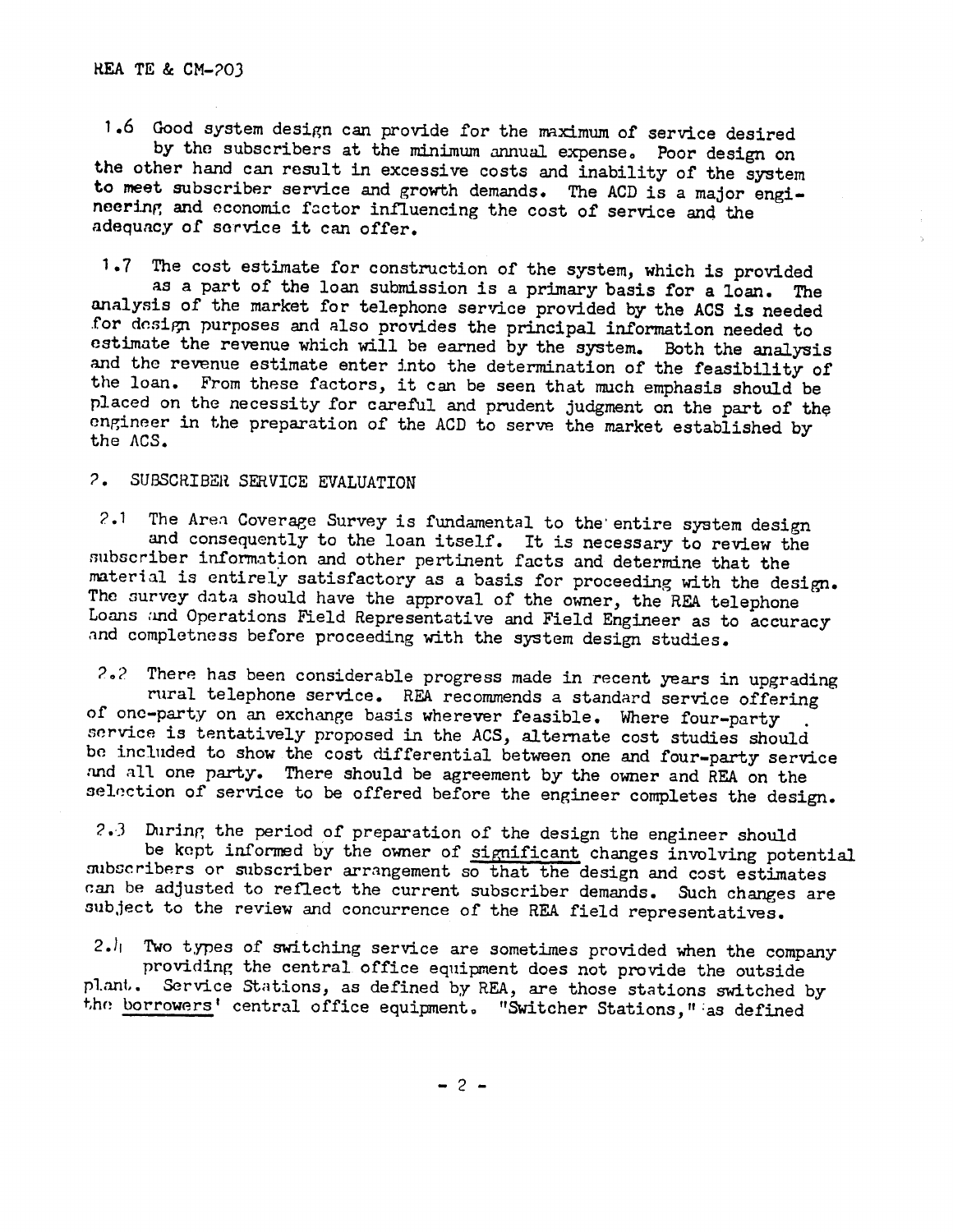hy REA, are *u* large number (not Foreign Exchange) of subscribers of the borrower switched by central office equipment owned by another system. These arrangements can cause operational and maintenance difficulties and therefore are being discontinued at an accelerating rate. It is preferable for a single telephone company to serve the entire rural and urban communities. The engineer should thoroughly analyze all alternatives and assist the owner in negotiations before recommending a design including "Switchers" or "Service Stations." Additional information regarding switched lines will be found in REA Bulletin 320-13.

### 3. PRELIMINARY INSPECTION AND FIELD SURVEY

*3.* 1 It is necessary that a field survey of the project area be made by tho engineer prior to undertaking the design, to determine, among other things, the location and general condition of the existing telephone pl.wit.

J.? Sincn maps will be needed for the design and later in the construction and operation of the system, the engineer, prior to undertaking the field survey should obtain the base maps from which the system maps will be prepared. Design maps or up-to-date "as constructed" maps may be available to serve as work sheet maps and as *a* basis for revised maps of the project. For areas not. previously served, the base maps may be county or state highway planning, electric utility, or other suitable maps showing establishments. These base maps can then be used as work sheet maps and the necessary field dntn recorded on them.

1.3 The field survey will also give the engineer an opportunity to become familiar with the general features of the area in **which** the telephone plant will be constructed. Local characteristics of the project area should be carefully ascertained so that such factors as the adaptability of the soil conditions for buried plant construction will be known. Additional conditions which should be evaluated are: (1) Right-of-way, (?.) electrical grounding conditions, (3) severity of lightning exposure,  $(l_1)$  gopher activity and  $(5)$  any potential construction problems.

### h. EXISTING PLANT SURVEY AND ANALYSIS

 $l_{i}.$ 1 There are five major purposes in making a survey of the existing plant:

 $l_{1.}$ 11 To secure information on the physical condition of the existing

<sup>p</sup>lant and to classify the facilities into (1) those which must be retired (little detail is required) and (2) those which have sufficient remaining life to be retained if compatible with the design or capable of economical modification to conform with it.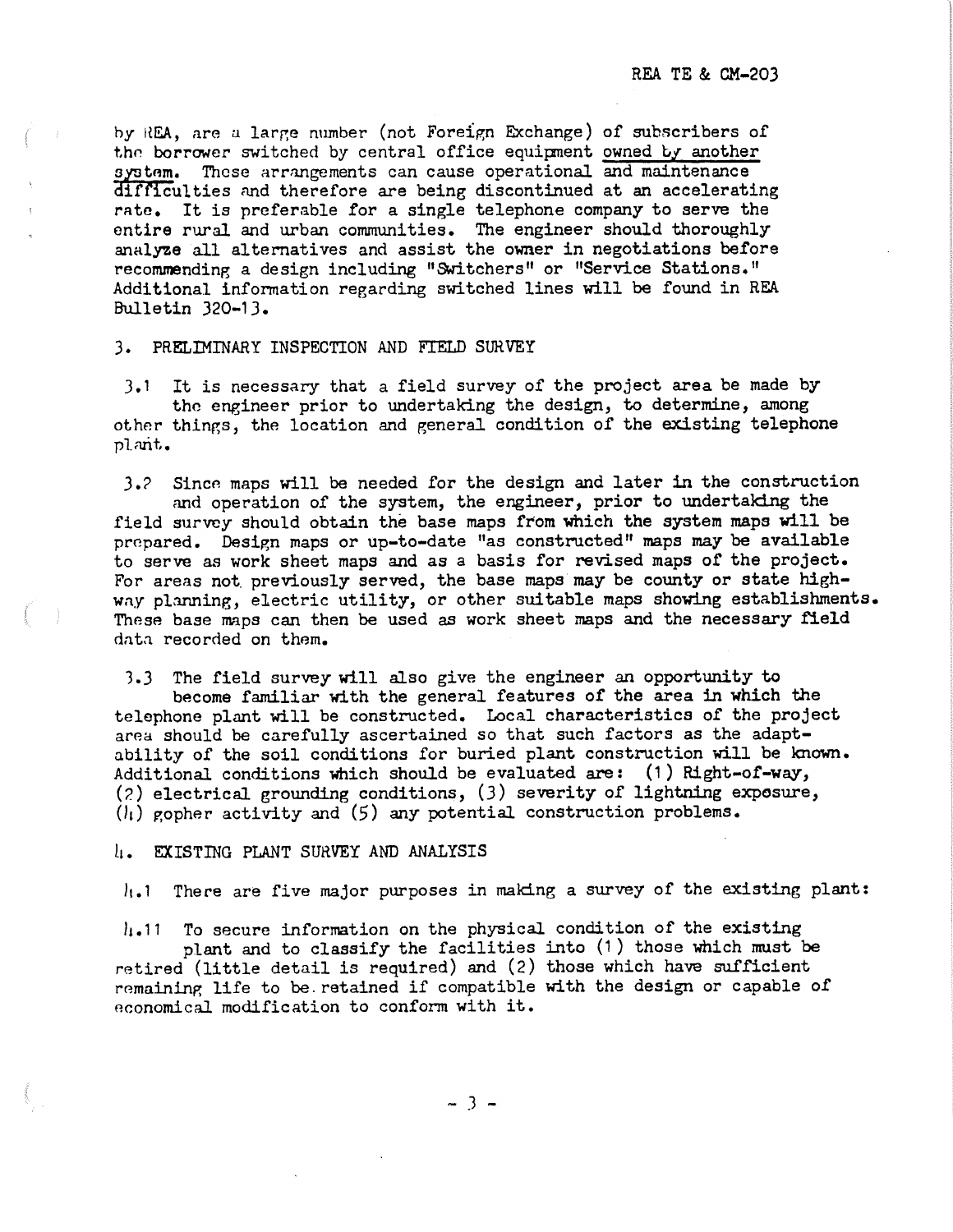- $h$ . 12 To secure information for estimating the cost of removal and salvage value of plant to be retired.
- 4.lJ To secure information for estimating the original cost of plant to be retained when the plant records are inadequate.
- $|i.1|$ . To secure information for estimating the cost of modifying plant to be retained.
- $h.15$  To secure information on the practicallity of reinforcing with station carrier.
- h.16 To obtain information on joint use of poles and the practicallity of continuing joint use.
- 4.2 Physical Inspection and Appraisal

 $\mu$ .21 The preliminary survey of telephone plant for possible retention in the proposed system segregates the plant into comparatively few groups. Data should be subdivided into rural or urban categories if there are towns with populations of more than 1500.

 $h_{\bullet}$  22 Information on plant ownership, number of subscribers, and route  $n$  ileage should be developed separately for each acquisition.

 $\mu$ .23 For cable plant, the engineer should obtain the length in kilofeet, gauge, size and type of cable, and its approximate age from the system records or field survey. An accurate automobile odometer reading to tho nenrest tenth of mile will be satisfactory for most measurements. Tho cable should be tested if there is any doubt concerning its electrical or mechanical characteristics.

 $l_1$ .24 For aerial, open wire or rural distribution wire, being considered for retention, the average age, pole height and class, type and gauge of wi.ro, guys, transposition system and the average number of poles per mile in a given section of the line should be noted.

 $11.25$  It is not practicable to survey each station installation, (this will be done during staking), but a sufficient number of station installations should be inspected to determine the general condition of station apparatus, inside wires, protectors, ground wires, drop wires, and the method of grounding. The owner's records should be checked (extensively if necessary) to determine the make, type, and approximate dntc of installation of station equipment and wiring and the makes and types of ringers and protectors.

 $- b -$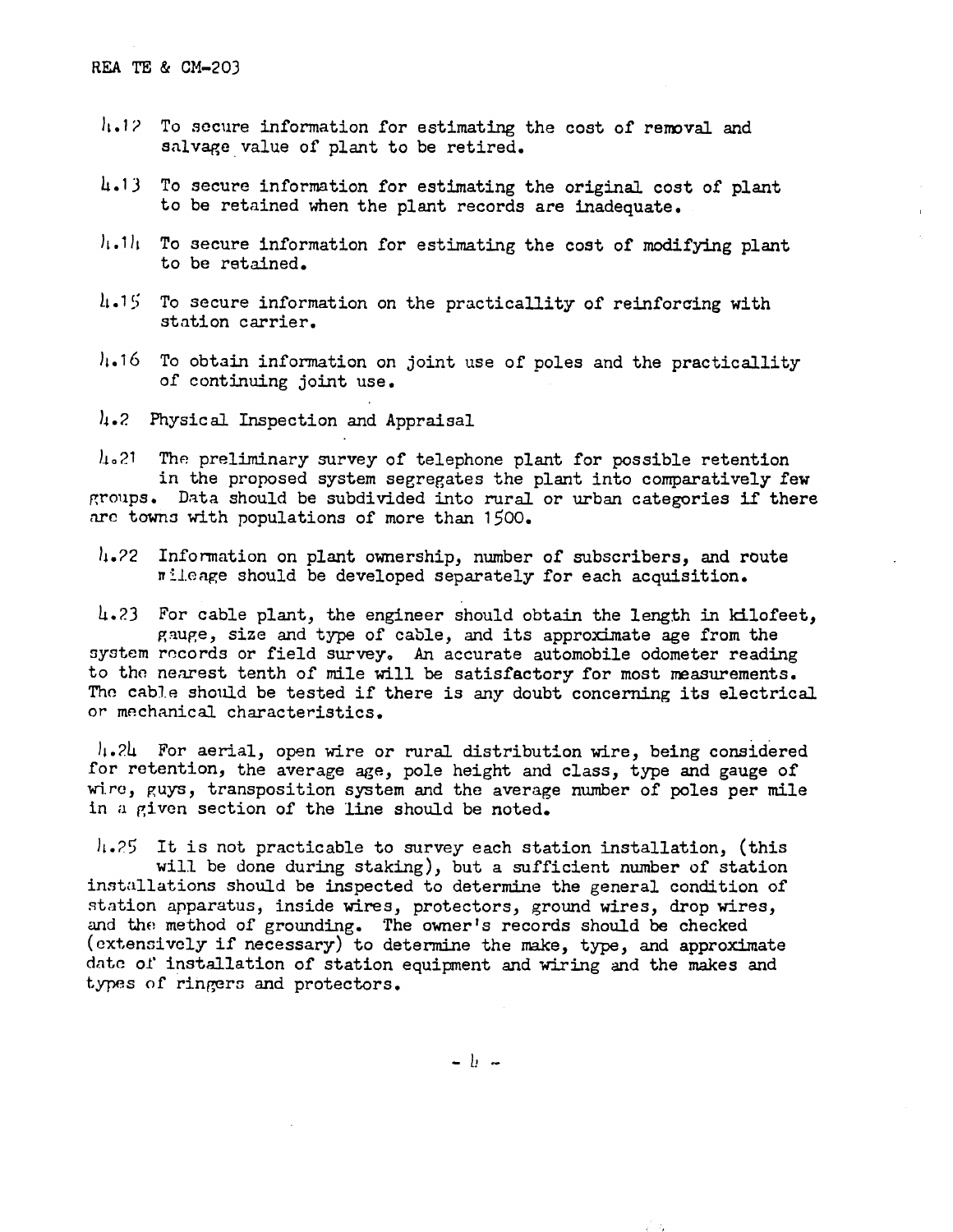$h.26$  The central office equipment must be inventoried, as appropriate for its condition and recommended disposition.

*h.27* Existing buildings being considered for retention should be studied to determine their suitability as to size, general structural con-<br>dition, and state of repair. Particular attention should be given to the space available for future carrier and other electronic equipment and main frame requirements. If an existing exchange is being upgraded from  $8$  to  $l_i$  parties per line to one party, it may be necessary to terminate four or more times the cable pairs or station carrier units for the new system. Fire hazards should not be overlooked. Insurance rates for the continued nsc of the structure should be evaluated.

 $\frac{1}{4}$ .28 Information should be obtained concerning the location and size of .1. land owned and its usefulness judged.

*li.*29 Large quantities of materials and supplies on hand should be<br>examined for usability in construction of new plant. The approximate dollar value should be established and the portion estimated for use in the proposed construction determined. Furniture, fixtures, tools, and work equipment should be appraised as to condition, suitability, and value.

/1 .J Guidelines Pcrt.1ining to Existing Plant

 $l_1$ .Jl In most situations there will be substantial amounts of existing plant, whose continued use will need to be considered in the design of the new system. The extent to which existing plant should be utilized in a particular situation will depend primarily upon the following factors:

 $l_{1.}$  311 'The existing plant proposed for use in the expanded system must be suitable as is or capable of modification more economically than it can be replaced,

 $h.$  J1? The physical condition of existing plant must be such that its continued use is more economical over at least a 5-year period than replacement by new plant. The economic considerations should be based on a comparison of the annual costs of retaining the existing plant to the annual costs of the replacement by new plant.

 $l_1$ .32 An important aspect in the utilization of existing plant as part of an expanded system is the condition of the plant from the standpoint of remaining life and suitability as part of the new plant. Since the new plant will utilize materials and equipment having relatively long<br>li.le, it may be undesirable and uncconomical in some situations to combine it with certain portions of plant having materially shorter remaining life.

- 5 -